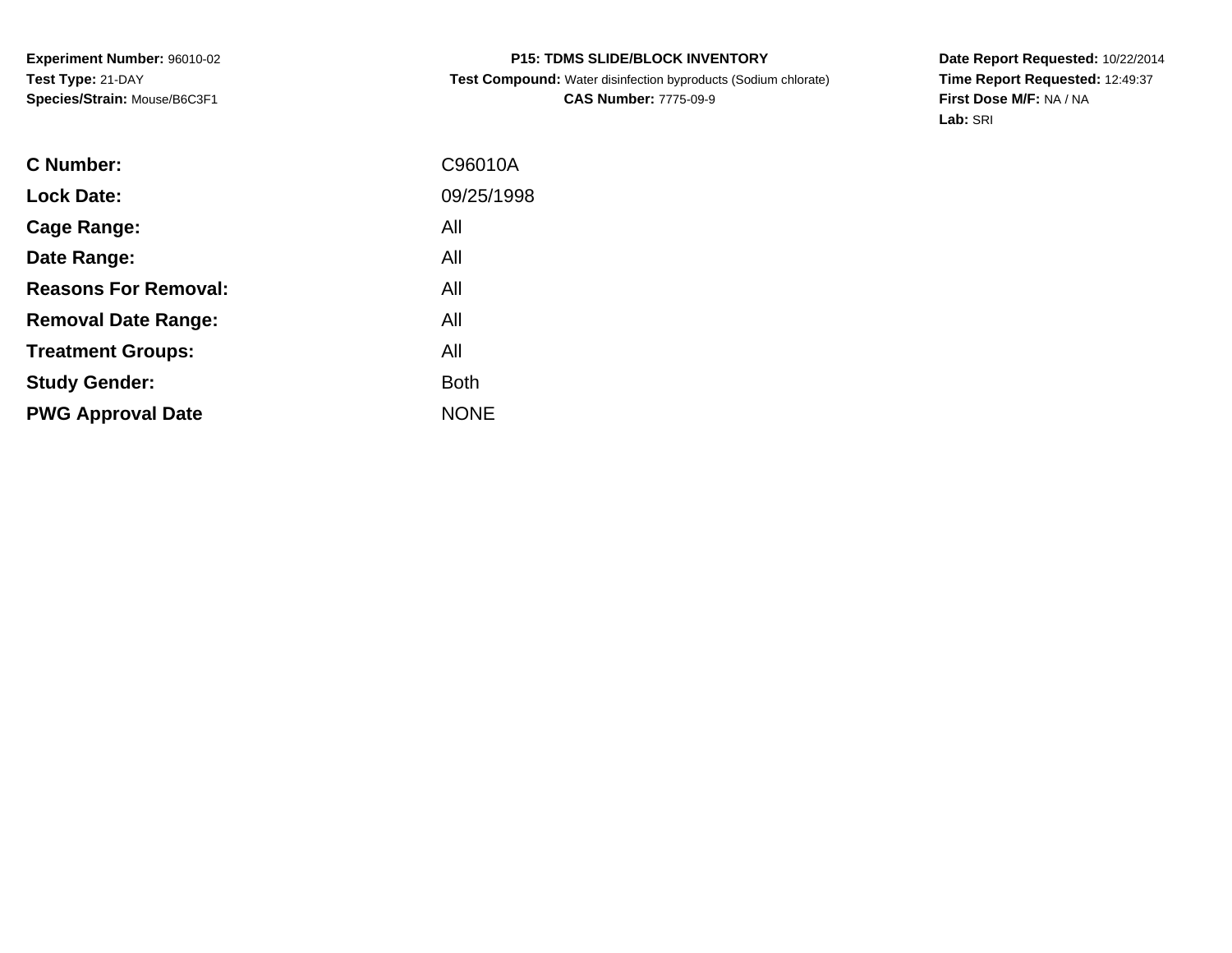### **P15: TDMS SLIDE/BLOCK INVENTORY**

**Test Compound:** Water disinfection byproducts (Sodium chlorate)

# **CAS Number:** 7775-09-9

**Date Report Requested:** 10/22/2014**Time Report Requested:** 12:49:37**First Dose M/F:** NA / NA**Lab:** SRI

| <b>SPECIES: Mouse</b> |                                 |                               | <b>STRAIN: B6C3F1</b>    |                          |                             | <b>SEX: MALE</b> | <b>DOSE LEVEL: 0 MG/L</b> |
|-----------------------|---------------------------------|-------------------------------|--------------------------|--------------------------|-----------------------------|------------------|---------------------------|
| CID<br><b>NUMBER</b>  | <b>INDIVIDUAL</b><br>ANIMAL NO. | <b>HISTO</b><br><b>NUMBER</b> | NMBR OF<br><b>SLIDES</b> | NMBR OF<br><b>BLOCKS</b> | <b>WET</b><br><b>TISSUE</b> |                  |                           |
|                       | 00001                           | 98-83710                      |                          |                          | Y N                         |                  |                           |
| 2                     | 00002                           | 98-83711                      |                          |                          | Y N                         |                  |                           |
| 3                     | 00003                           | 98-83712                      |                          |                          | Y N                         |                  |                           |
| 4                     | 00004                           | 98-83713                      |                          |                          | Y N                         |                  |                           |
| 5                     | 00005                           | 98-83714                      |                          |                          | Y N                         |                  |                           |
| 6                     | 00006                           | 98-83715                      |                          |                          | Y N                         |                  |                           |
| $\overline{ }$        | 00007                           | 98-83716                      |                          |                          | Y N                         |                  |                           |
| 8                     | 00008                           | 98-83717                      |                          |                          | Y N                         |                  |                           |
| 9                     | 00009                           | 98-83718                      |                          |                          | Y N                         |                  |                           |

 IN MY OPINION THIS MATERIAL IS OF SUFFICIENT QUALITY TO BE RETAINED IN THECARCINOGENESIS REPOSITORY UNLESS THE MATERIAL IS MARKED WITH AN ASTERISK

REVIEWED BY REPOSITORY SUPERVISOR

10

<sup>00010</sup> 98-83719 ................ ................ Y N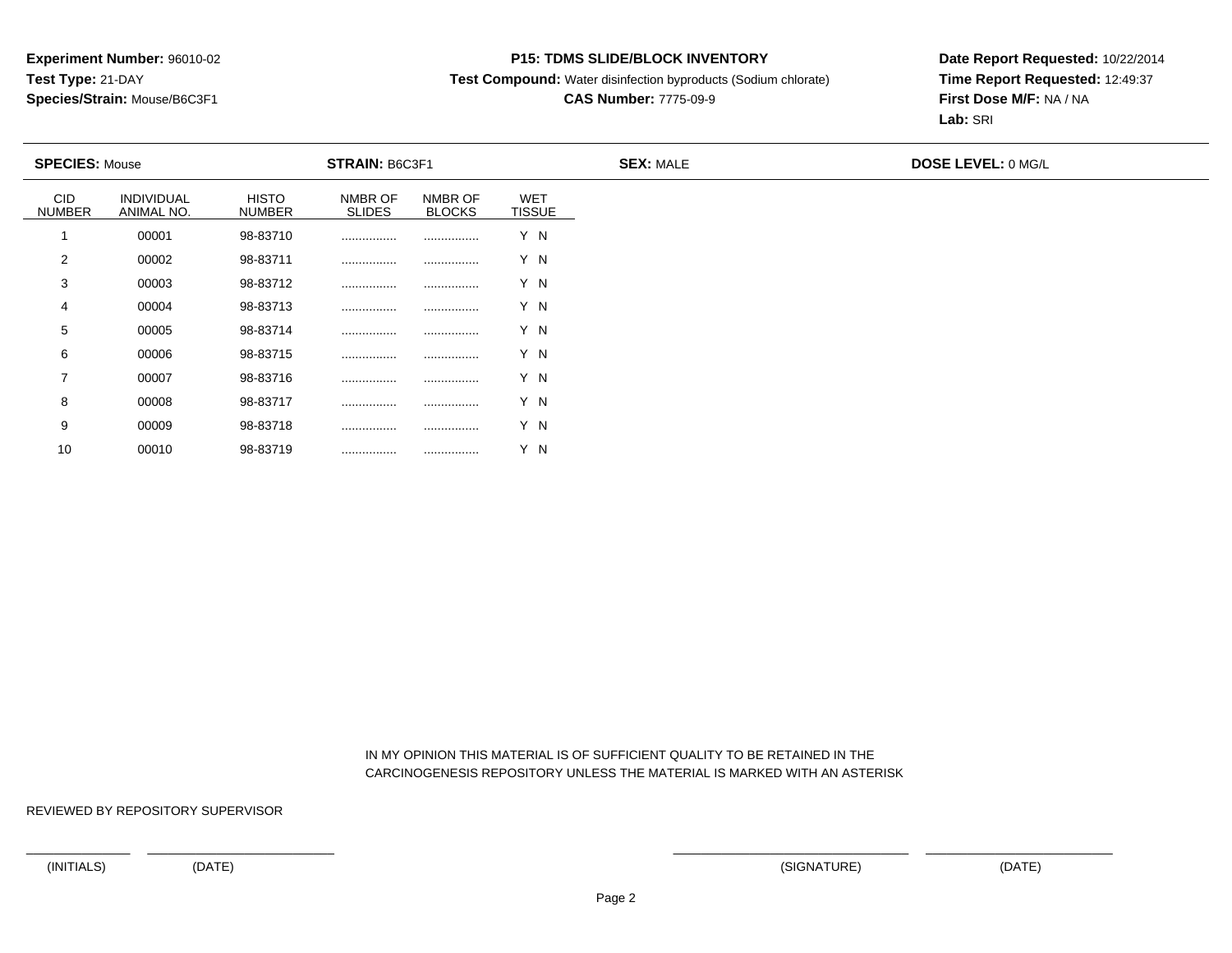### **P15: TDMS SLIDE/BLOCK INVENTORY**

**Test Compound:** Water disinfection byproducts (Sodium chlorate)

## **CAS Number:** 7775-09-9

**Date Report Requested:** 10/22/2014**Time Report Requested:** 12:49:37**First Dose M/F:** NA / NA**Lab:** SRI

| <b>SPECIES: Mouse</b>       |                          |                               | STRAIN: B6C3F1           |                          |                             | <b>SEX: MALE</b> | DOSE LEVEL: 2000MG/L |
|-----------------------------|--------------------------|-------------------------------|--------------------------|--------------------------|-----------------------------|------------------|----------------------|
| <b>CID</b><br><b>NUMBER</b> | INDIVIDUAL<br>ANIMAL NO. | <b>HISTO</b><br><b>NUMBER</b> | NMBR OF<br><b>SLIDES</b> | NMBR OF<br><b>BLOCKS</b> | <b>WET</b><br><b>TISSUE</b> |                  |                      |
| 51                          | 00051                    | 98-83760                      |                          |                          | Y N                         |                  |                      |
| 52                          | 00052                    | 98-83761                      |                          |                          | Y N                         |                  |                      |
| 53                          | 00053                    | 98-83762                      |                          |                          | Y N                         |                  |                      |
| 54                          | 00054                    | 98-83763                      |                          |                          | Y N                         |                  |                      |
| 55                          | 00055                    | 98-83764                      |                          |                          | Y N                         |                  |                      |
| 56                          | 00056                    | 98-83765                      |                          |                          | Y N                         |                  |                      |
| 57                          | 00057                    | 98-83766                      |                          |                          | Y N                         |                  |                      |
| 58                          | 00058                    | 98-83767                      |                          |                          | Y N                         |                  |                      |
| 59                          | 00059                    | 98-83768                      |                          |                          | Y N                         |                  |                      |

 IN MY OPINION THIS MATERIAL IS OF SUFFICIENT QUALITY TO BE RETAINED IN THECARCINOGENESIS REPOSITORY UNLESS THE MATERIAL IS MARKED WITH AN ASTERISK

REVIEWED BY REPOSITORY SUPERVISOR

60

<sup>00060</sup> 98-83769 ................ ................ Y N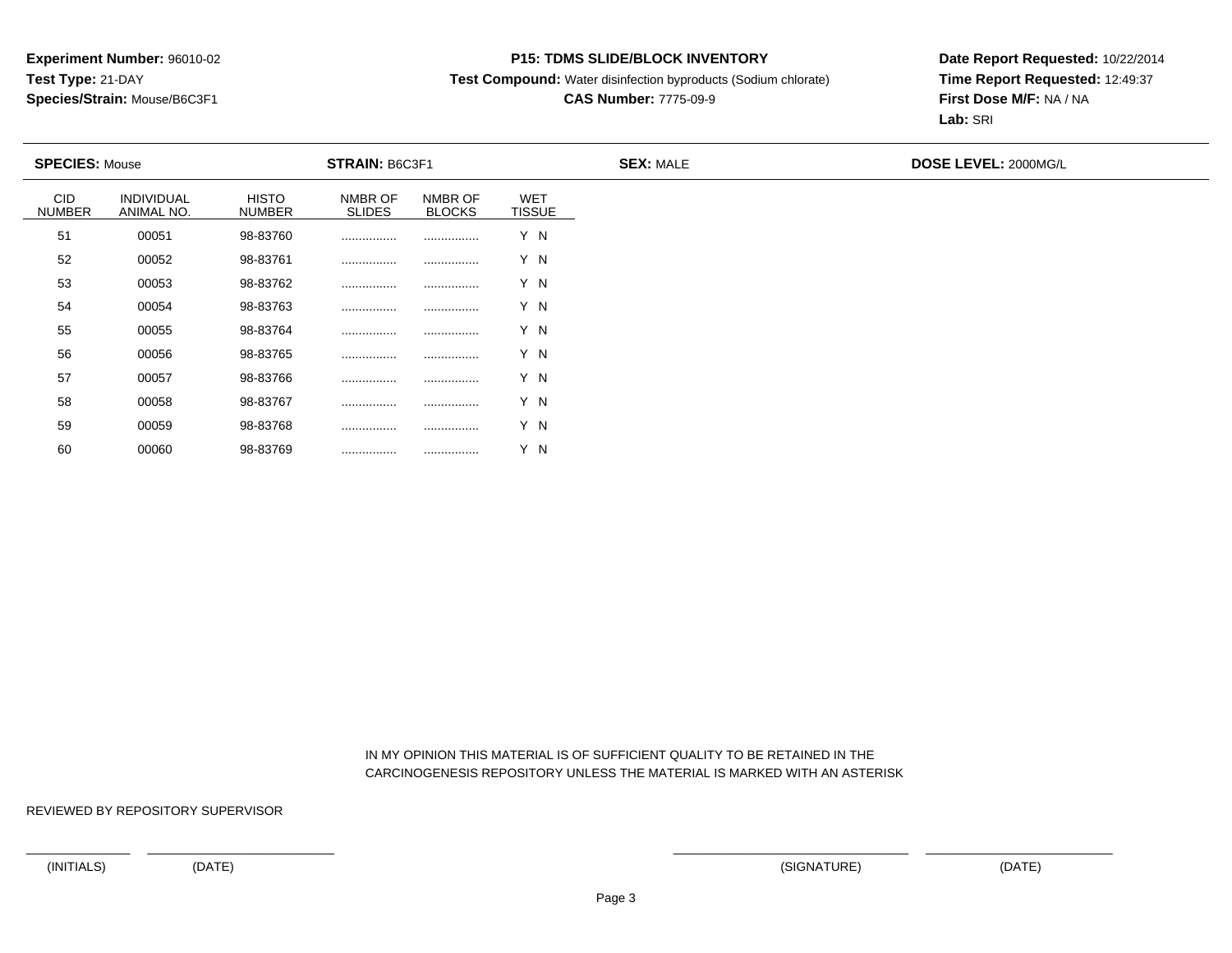### **P15: TDMS SLIDE/BLOCK INVENTORY**

**Test Compound:** Water disinfection byproducts (Sodium chlorate)

# **CAS Number:** 7775-09-9

**Date Report Requested:** 10/22/2014**Time Report Requested:** 12:49:37**First Dose M/F:** NA / NA**Lab:** SRI

| <b>SPECIES: Mouse</b>       |                          |                               | STRAIN: B6C3F1           |                          |                             | <b>SEX: MALE</b> | <b>DOSE LEVEL: 125 MG/L</b> |  |
|-----------------------------|--------------------------|-------------------------------|--------------------------|--------------------------|-----------------------------|------------------|-----------------------------|--|
| <b>CID</b><br><b>NUMBER</b> | INDIVIDUAL<br>ANIMAL NO. | <b>HISTO</b><br><b>NUMBER</b> | NMBR OF<br><b>SLIDES</b> | NMBR OF<br><b>BLOCKS</b> | <b>WET</b><br><b>TISSUE</b> |                  |                             |  |
|                             | 00011                    |                               |                          |                          | Y N                         |                  |                             |  |
|                             | 00012                    |                               | .                        |                          | Y N                         |                  |                             |  |
|                             | 00013                    | .                             |                          |                          | Y N                         |                  |                             |  |
|                             | 00014                    |                               |                          |                          | Y N                         |                  |                             |  |
|                             | 00020                    |                               |                          |                          | Y N                         |                  |                             |  |
|                             | 00016                    |                               |                          |                          | Y N                         |                  |                             |  |
|                             | 00017                    |                               |                          |                          | Y N                         |                  |                             |  |
|                             | 00018                    |                               |                          |                          | Y N                         |                  |                             |  |
|                             | 00019                    |                               | .                        |                          | Y N                         |                  |                             |  |

 IN MY OPINION THIS MATERIAL IS OF SUFFICIENT QUALITY TO BE RETAINED IN THECARCINOGENESIS REPOSITORY UNLESS THE MATERIAL IS MARKED WITH AN ASTERISK

REVIEWED BY REPOSITORY SUPERVISOR

00015

................ ................ ................ Y N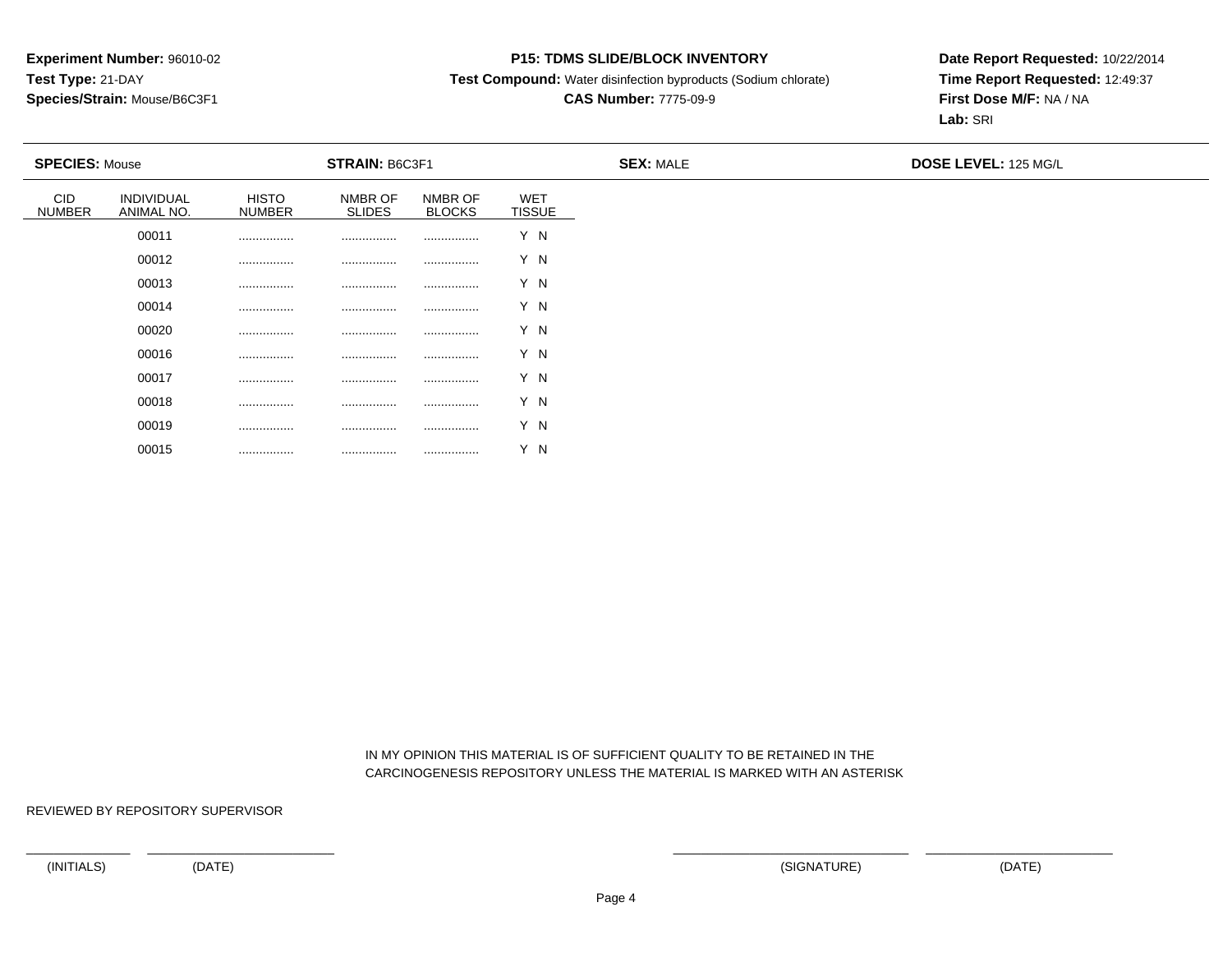### **P15: TDMS SLIDE/BLOCK INVENTORY**

**Test Compound:** Water disinfection byproducts (Sodium chlorate)

# **CAS Number:** 7775-09-9

**Date Report Requested:** 10/22/2014**Time Report Requested:** 12:49:37**First Dose M/F:** NA / NA**Lab:** SRI

| <b>SPECIES: Mouse</b>       |                          |                               | STRAIN: B6C3F1           |                          |                             | <b>SEX: MALE</b> | DOSE LEVEL: 250 MG/L |  |
|-----------------------------|--------------------------|-------------------------------|--------------------------|--------------------------|-----------------------------|------------------|----------------------|--|
| <b>CID</b><br><b>NUMBER</b> | INDIVIDUAL<br>ANIMAL NO. | <b>HISTO</b><br><b>NUMBER</b> | NMBR OF<br><b>SLIDES</b> | NMBR OF<br><b>BLOCKS</b> | <b>WET</b><br><b>TISSUE</b> |                  |                      |  |
|                             | 00021                    |                               |                          |                          | Y N                         |                  |                      |  |
|                             | 00022                    |                               |                          |                          | Y N                         |                  |                      |  |
|                             | 00023                    |                               |                          |                          | Y N                         |                  |                      |  |
|                             | 00024                    |                               |                          |                          | Y N                         |                  |                      |  |
|                             | 00030                    | .                             |                          |                          | Y N                         |                  |                      |  |
|                             | 00026                    | .                             | .                        |                          | Y N                         |                  |                      |  |
|                             | 00027                    | .                             | .                        |                          | Y N                         |                  |                      |  |
|                             | 00028                    | .                             | .                        |                          | Y N                         |                  |                      |  |
|                             | 00029                    | .                             |                          |                          | Y N                         |                  |                      |  |

 IN MY OPINION THIS MATERIAL IS OF SUFFICIENT QUALITY TO BE RETAINED IN THECARCINOGENESIS REPOSITORY UNLESS THE MATERIAL IS MARKED WITH AN ASTERISK

REVIEWED BY REPOSITORY SUPERVISOR

00025

................ ................ ................ Y N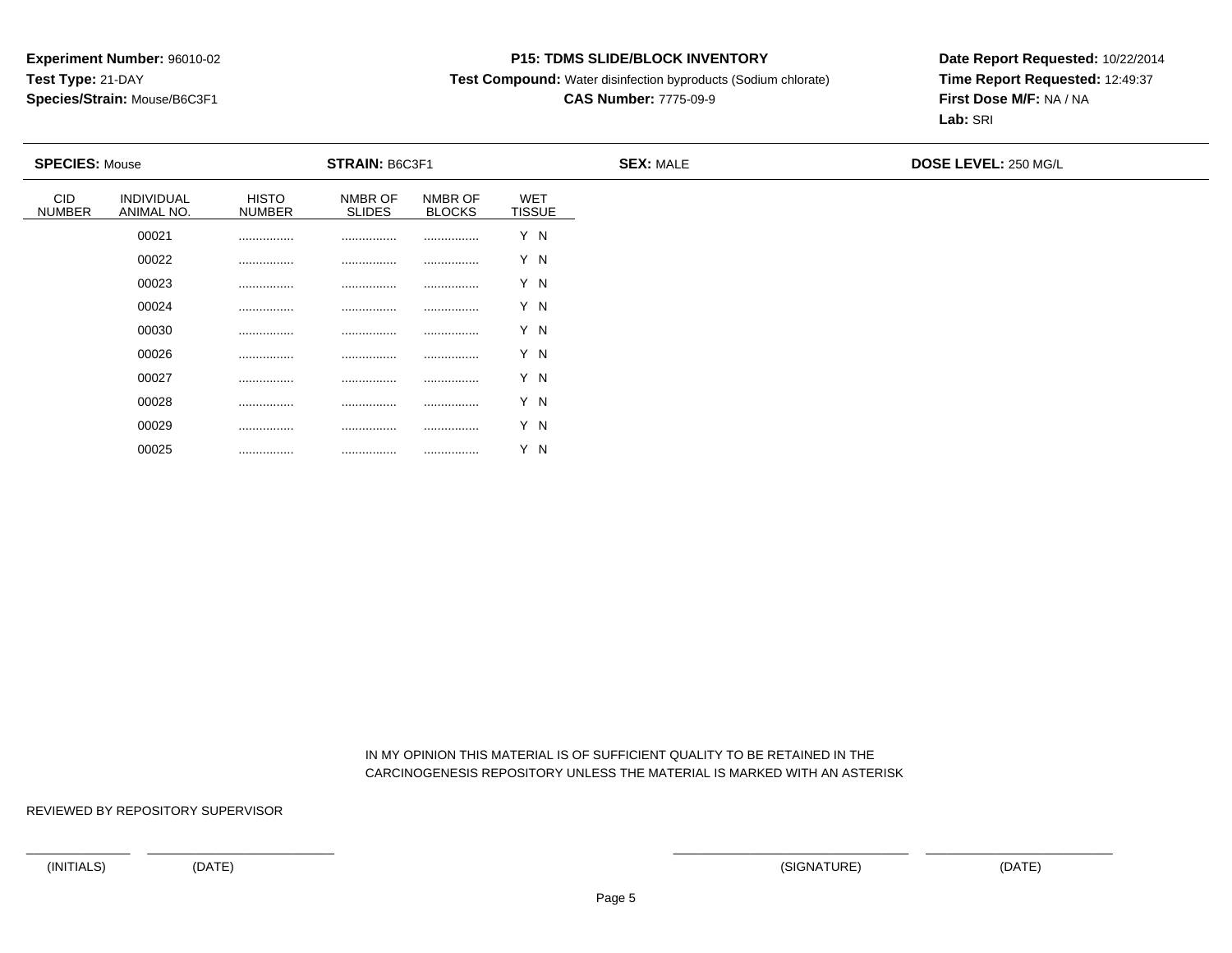### **P15: TDMS SLIDE/BLOCK INVENTORY**

**Test Compound:** Water disinfection byproducts (Sodium chlorate)

# **CAS Number:** 7775-09-9

**Date Report Requested:** 10/22/2014**Time Report Requested:** 12:49:37**First Dose M/F:** NA / NA**Lab:** SRI

| <b>SPECIES: Mouse</b>       |                          |                               | <b>STRAIN: B6C3F1</b>    |                          |                      | <b>SEX: MALE</b> | <b>DOSE LEVEL: 500 MG/L</b> |
|-----------------------------|--------------------------|-------------------------------|--------------------------|--------------------------|----------------------|------------------|-----------------------------|
| <b>CID</b><br><b>NUMBER</b> | INDIVIDUAL<br>ANIMAL NO. | <b>HISTO</b><br><b>NUMBER</b> | NMBR OF<br><b>SLIDES</b> | NMBR OF<br><b>BLOCKS</b> | WET<br><b>TISSUE</b> |                  |                             |
|                             | 00031                    | .                             | .                        | .                        | Y N                  |                  |                             |
|                             | 00032                    |                               | .                        |                          | Y N                  |                  |                             |
|                             | 00033                    | .                             | .                        |                          | Y N                  |                  |                             |
|                             | 00034                    | .                             |                          |                          | Y N                  |                  |                             |
|                             | 00040                    |                               |                          |                          | Y N                  |                  |                             |
|                             | 00036                    |                               | .                        |                          | Y N                  |                  |                             |
|                             | 00037                    | .                             | .                        |                          | Y N                  |                  |                             |
|                             | 00038                    | .                             | .                        | .                        | Y N                  |                  |                             |
|                             | 00039                    | .                             | .                        |                          | Y N                  |                  |                             |

 IN MY OPINION THIS MATERIAL IS OF SUFFICIENT QUALITY TO BE RETAINED IN THECARCINOGENESIS REPOSITORY UNLESS THE MATERIAL IS MARKED WITH AN ASTERISK

REVIEWED BY REPOSITORY SUPERVISOR

00035

................ ................ ................ Y N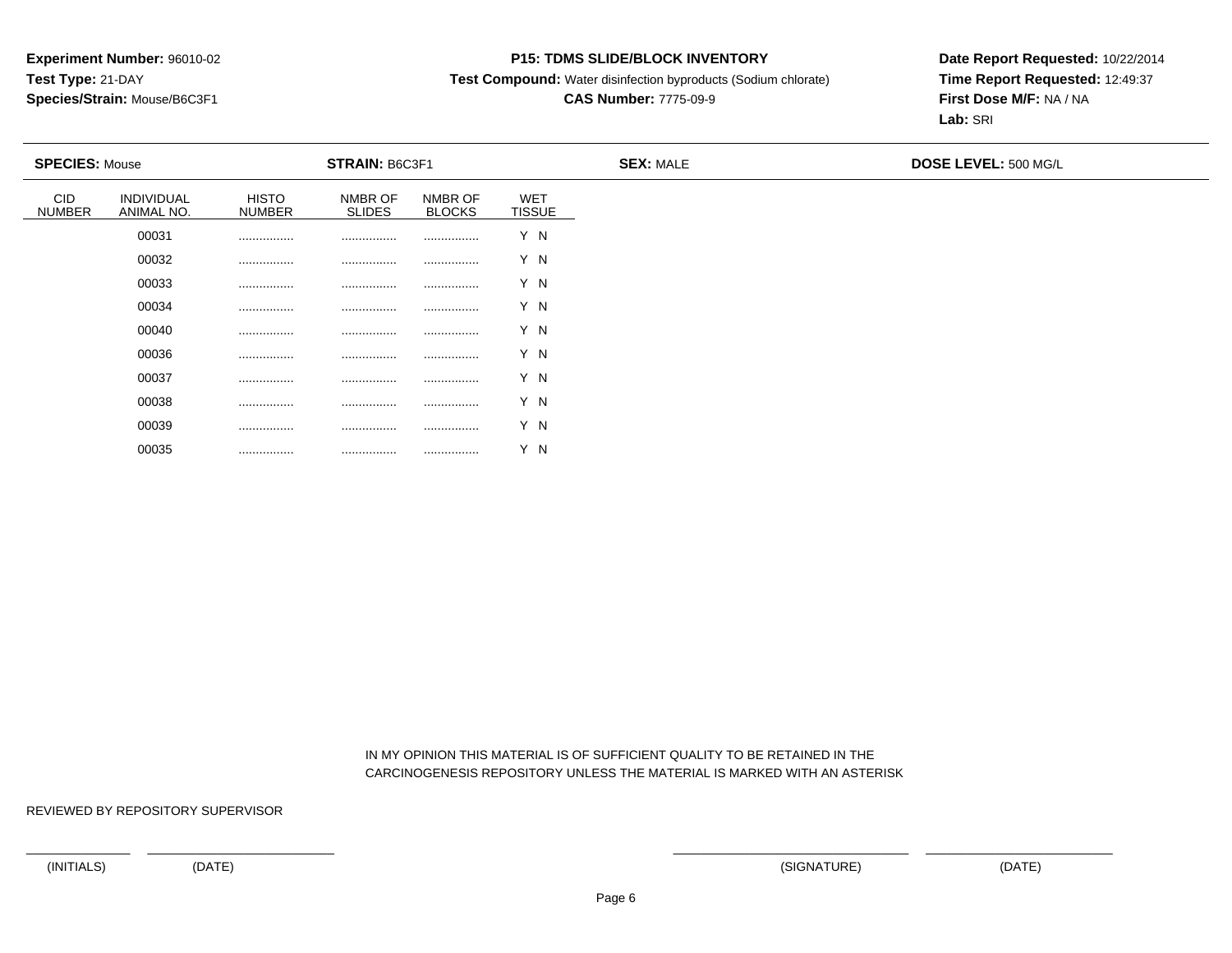### **P15: TDMS SLIDE/BLOCK INVENTORY**

**Test Compound:** Water disinfection byproducts (Sodium chlorate)

# **CAS Number:** 7775-09-9

**Date Report Requested:** 10/22/2014**Time Report Requested:** 12:49:37**First Dose M/F:** NA / NA**Lab:** SRI

| <b>SPECIES: Mouse</b>       |                          |                               | STRAIN: B6C3F1           |                          |                             | <b>SEX: MALE</b> | DOSE LEVEL: 1000MG/L |  |
|-----------------------------|--------------------------|-------------------------------|--------------------------|--------------------------|-----------------------------|------------------|----------------------|--|
| <b>CID</b><br><b>NUMBER</b> | INDIVIDUAL<br>ANIMAL NO. | <b>HISTO</b><br><b>NUMBER</b> | NMBR OF<br><b>SLIDES</b> | NMBR OF<br><b>BLOCKS</b> | <b>WET</b><br><b>TISSUE</b> |                  |                      |  |
|                             | 00041                    |                               |                          |                          | Y N                         |                  |                      |  |
|                             | 00042                    |                               | .                        |                          | Y N                         |                  |                      |  |
|                             | 00043                    |                               |                          |                          | Y N                         |                  |                      |  |
|                             | 00044                    |                               | .                        |                          | Y N                         |                  |                      |  |
|                             | 00050                    |                               | .                        |                          | Y N                         |                  |                      |  |
|                             | 00046                    |                               |                          |                          | Y N                         |                  |                      |  |
|                             | 00047                    |                               | .                        |                          | Y N                         |                  |                      |  |
|                             | 00048                    |                               | .                        |                          | Y N                         |                  |                      |  |
|                             | 00049                    |                               |                          | .                        | Y N                         |                  |                      |  |

 IN MY OPINION THIS MATERIAL IS OF SUFFICIENT QUALITY TO BE RETAINED IN THECARCINOGENESIS REPOSITORY UNLESS THE MATERIAL IS MARKED WITH AN ASTERISK

REVIEWED BY REPOSITORY SUPERVISOR

00045

................ ................ ................ Y N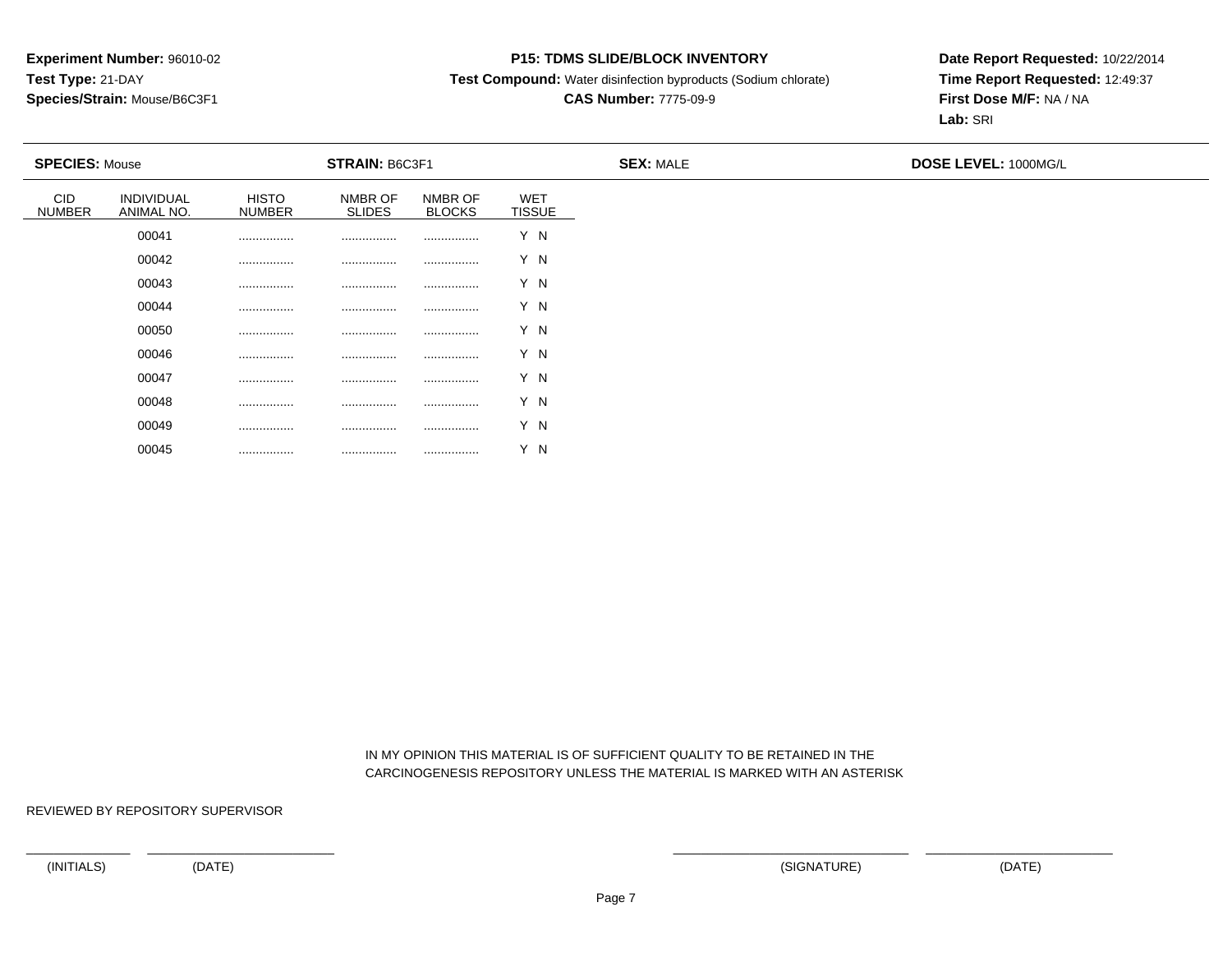### **P15: TDMS SLIDE/BLOCK INVENTORY**

**Test Compound:** Water disinfection byproducts (Sodium chlorate)

## **CAS Number:** 7775-09-9

**Date Report Requested:** 10/22/2014**Time Report Requested:** 12:49:37**First Dose M/F:** NA / NA**Lab:** SRI

| <b>SPECIES: Mouse</b> |                          |                               | STRAIN: B6C3F1           |                          |                             | <b>SEX: FEMALE</b> | <b>DOSE LEVEL: 0 MG/L</b> |
|-----------------------|--------------------------|-------------------------------|--------------------------|--------------------------|-----------------------------|--------------------|---------------------------|
| CID<br><b>NUMBER</b>  | INDIVIDUAL<br>ANIMAL NO. | <b>HISTO</b><br><b>NUMBER</b> | NMBR OF<br><b>SLIDES</b> | NMBR OF<br><b>BLOCKS</b> | <b>WET</b><br><b>TISSUE</b> |                    |                           |
| 61                    | 00061                    | 98-83770                      |                          |                          | Y N                         |                    |                           |
| 62                    | 00062                    | 98-83771                      |                          |                          | Y N                         |                    |                           |
| 63                    | 00063                    | 98-83772                      |                          |                          | Y N                         |                    |                           |
| 64                    | 00064                    | 98-83773                      |                          |                          | Y N                         |                    |                           |
| 65                    | 00065                    | 98-83774                      |                          |                          | Y N                         |                    |                           |
| 66                    | 00066                    | 98-83775                      |                          |                          | Y N                         |                    |                           |
| 67                    | 00067                    | 98-83776                      |                          |                          | Y N                         |                    |                           |
| 68                    | 00068                    | 98-83777                      |                          |                          | Y N                         |                    |                           |
| 69                    | 00069                    | 98-83778                      |                          |                          | Y N                         |                    |                           |

 IN MY OPINION THIS MATERIAL IS OF SUFFICIENT QUALITY TO BE RETAINED IN THECARCINOGENESIS REPOSITORY UNLESS THE MATERIAL IS MARKED WITH AN ASTERISK

REVIEWED BY REPOSITORY SUPERVISOR

70

<sup>00070</sup> 98-83779 ................ ................ Y N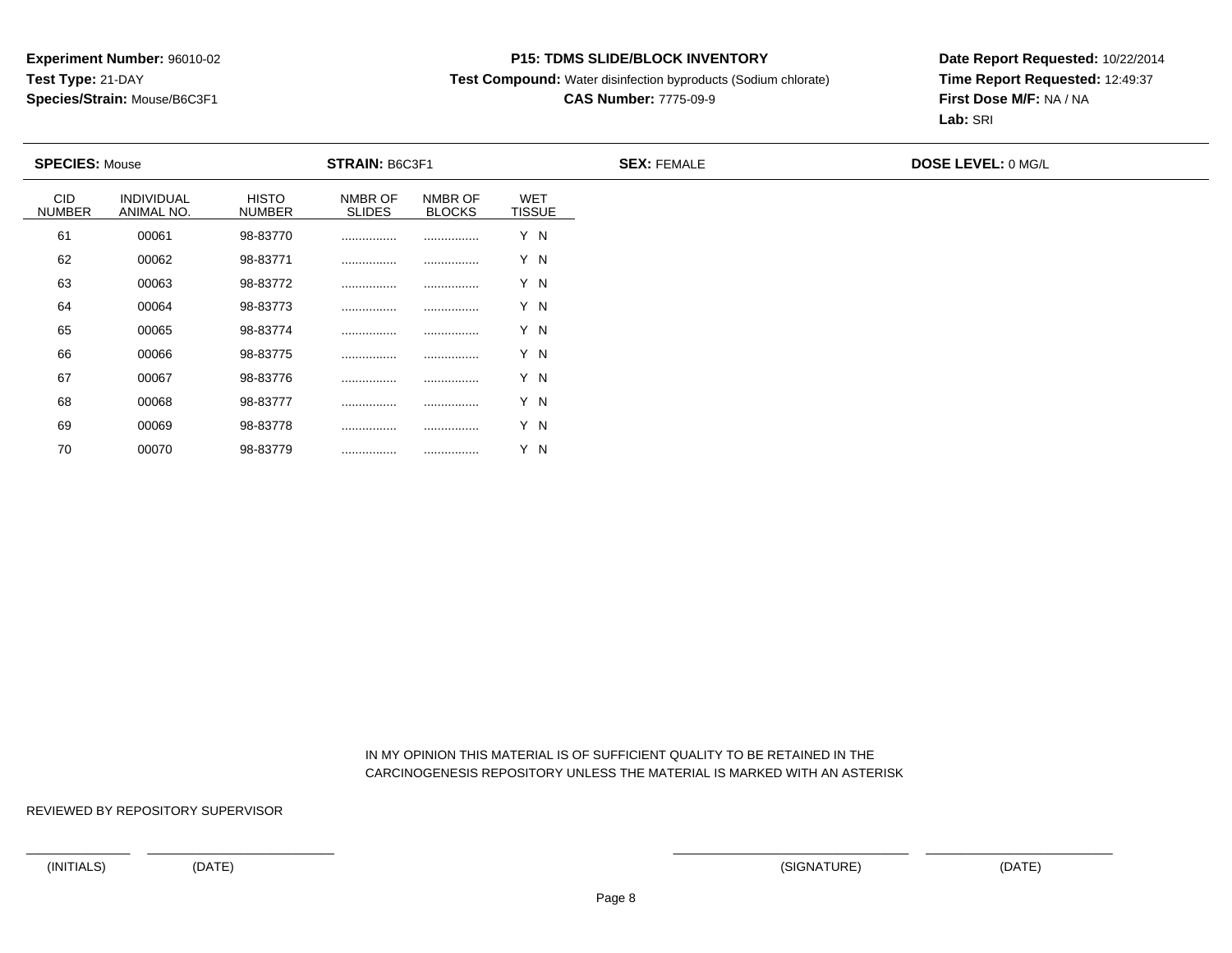### **P15: TDMS SLIDE/BLOCK INVENTORY**

**Test Compound:** Water disinfection byproducts (Sodium chlorate)

## **CAS Number:** 7775-09-9

**Date Report Requested:** 10/22/2014**Time Report Requested:** 12:49:37**First Dose M/F:** NA / NA**Lab:** SRI

| <b>SPECIES: Mouse</b> |                          |                               | STRAIN: B6C3F1           |                          |                             | <b>SEX: FEMALE</b> | DOSE LEVEL: 2000MG/L |
|-----------------------|--------------------------|-------------------------------|--------------------------|--------------------------|-----------------------------|--------------------|----------------------|
| CID<br><b>NUMBER</b>  | INDIVIDUAL<br>ANIMAL NO. | <b>HISTO</b><br><b>NUMBER</b> | NMBR OF<br><b>SLIDES</b> | NMBR OF<br><b>BLOCKS</b> | <b>WET</b><br><b>TISSUE</b> |                    |                      |
| 111                   | 00111                    | 98-83820                      |                          |                          | Y N                         |                    |                      |
| 112                   | 00112                    | 98-83821                      |                          |                          | Y N                         |                    |                      |
| 113                   | 00113                    | 98-83822                      |                          |                          | Y N                         |                    |                      |
| 114                   | 00114                    | 98-83823                      |                          |                          | Y N                         |                    |                      |
| 115                   | 00115                    | 98-83824                      |                          |                          | Y N                         |                    |                      |
| 116                   | 00116                    | 98-83825                      |                          |                          | Y N                         |                    |                      |
| 117                   | 00117                    | 98-83826                      |                          |                          | Y N                         |                    |                      |
| 118                   | 00118                    | 98-83827                      |                          |                          | Y N                         |                    |                      |
| 119                   | 00119                    | 98-83828                      |                          |                          | Y N                         |                    |                      |

 IN MY OPINION THIS MATERIAL IS OF SUFFICIENT QUALITY TO BE RETAINED IN THECARCINOGENESIS REPOSITORY UNLESS THE MATERIAL IS MARKED WITH AN ASTERISK

REVIEWED BY REPOSITORY SUPERVISOR

120

<sup>00120</sup> 98-83829 ................ ................ Y N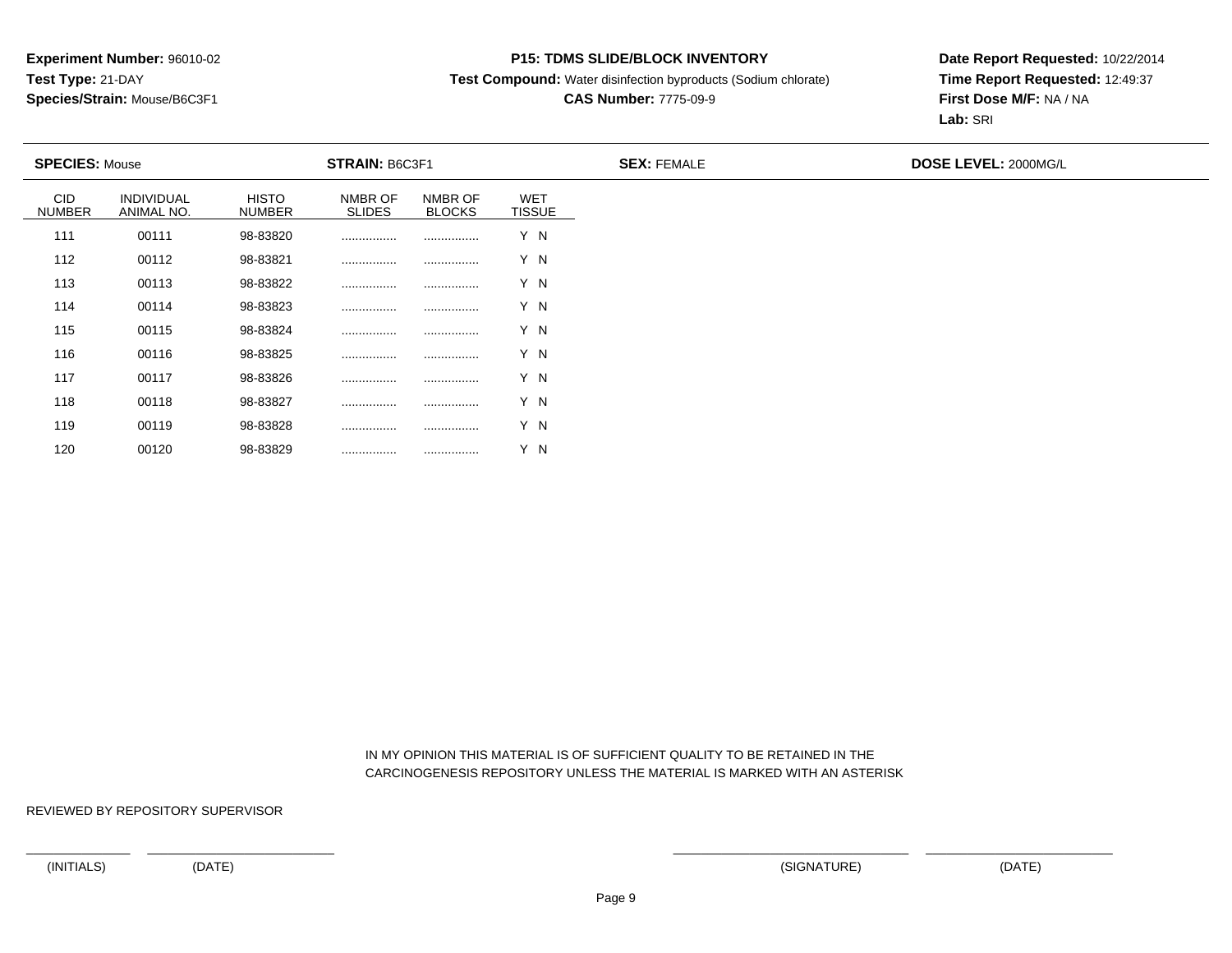### **P15: TDMS SLIDE/BLOCK INVENTORY**

**Test Compound:** Water disinfection byproducts (Sodium chlorate)

# **CAS Number:** 7775-09-9

**Date Report Requested:** 10/22/2014**Time Report Requested:** 12:49:37**First Dose M/F:** NA / NA**Lab:** SRI

| <b>SPECIES: Mouse</b>       |                          |                               | <b>STRAIN: B6C3F1</b>    |                          |                      | <b>SEX: FEMALE</b> | DOSE LEVEL: 125 MG/L |
|-----------------------------|--------------------------|-------------------------------|--------------------------|--------------------------|----------------------|--------------------|----------------------|
| <b>CID</b><br><b>NUMBER</b> | INDIVIDUAL<br>ANIMAL NO. | <b>HISTO</b><br><b>NUMBER</b> | NMBR OF<br><b>SLIDES</b> | NMBR OF<br><b>BLOCKS</b> | WET<br><b>TISSUE</b> |                    |                      |
|                             | 00071                    |                               |                          |                          | Y N                  |                    |                      |
|                             | 00072                    |                               | .                        | .                        | Y N                  |                    |                      |
|                             | 00073                    |                               |                          | .                        | Y N                  |                    |                      |
|                             | 00074                    |                               |                          |                          | Y N                  |                    |                      |
|                             | 00080                    |                               | .                        | .                        | Y N                  |                    |                      |
|                             | 00076                    |                               | .                        |                          | Y N                  |                    |                      |
|                             | 00077                    |                               |                          |                          | Y N                  |                    |                      |
|                             | 00078                    | .                             | .                        | .                        | Y N                  |                    |                      |
|                             | 00079                    |                               | .                        |                          | Y N                  |                    |                      |

 IN MY OPINION THIS MATERIAL IS OF SUFFICIENT QUALITY TO BE RETAINED IN THECARCINOGENESIS REPOSITORY UNLESS THE MATERIAL IS MARKED WITH AN ASTERISK

REVIEWED BY REPOSITORY SUPERVISOR

00075

................ ................ ................ Y N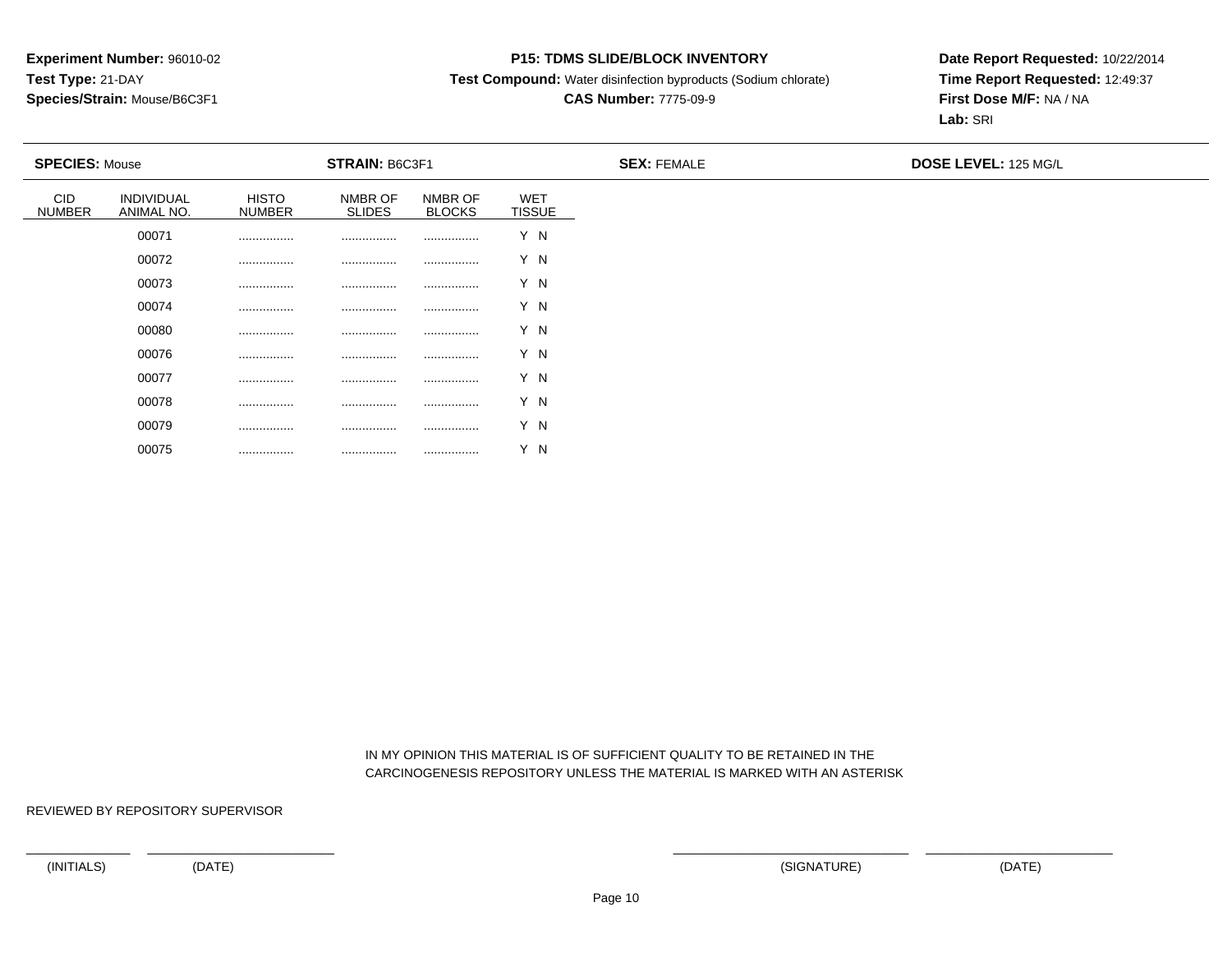### **P15: TDMS SLIDE/BLOCK INVENTORY**

**Test Compound:** Water disinfection byproducts (Sodium chlorate)

# **CAS Number:** 7775-09-9

**Date Report Requested:** 10/22/2014**Time Report Requested:** 12:49:37**First Dose M/F:** NA / NA**Lab:** SRI

| <b>SPECIES: Mouse</b>       |                          |                               | <b>STRAIN: B6C3F1</b>    |                          |                      | <b>SEX: FEMALE</b> | <b>DOSE LEVEL: 250 MG/L</b> |
|-----------------------------|--------------------------|-------------------------------|--------------------------|--------------------------|----------------------|--------------------|-----------------------------|
| <b>CID</b><br><b>NUMBER</b> | INDIVIDUAL<br>ANIMAL NO. | <b>HISTO</b><br><b>NUMBER</b> | NMBR OF<br><b>SLIDES</b> | NMBR OF<br><b>BLOCKS</b> | WET<br><b>TISSUE</b> |                    |                             |
|                             | 00081                    |                               | .                        |                          | Y N                  |                    |                             |
|                             | 00082                    |                               | .                        |                          | Y N                  |                    |                             |
|                             | 00083                    | .                             | .                        | .                        | Y N                  |                    |                             |
|                             | 00084                    | .                             | .                        | .                        | Y N                  |                    |                             |
|                             | 00090                    |                               | .                        |                          | Y N                  |                    |                             |
|                             | 00086                    |                               |                          |                          | Y N                  |                    |                             |
|                             | 00087                    | .                             |                          |                          | Y N                  |                    |                             |
|                             | 00088                    |                               | .                        |                          | Y N                  |                    |                             |
|                             | 00089                    |                               | .                        |                          | Y N                  |                    |                             |

 IN MY OPINION THIS MATERIAL IS OF SUFFICIENT QUALITY TO BE RETAINED IN THECARCINOGENESIS REPOSITORY UNLESS THE MATERIAL IS MARKED WITH AN ASTERISK

REVIEWED BY REPOSITORY SUPERVISOR

00085

................ ................ ................ Y N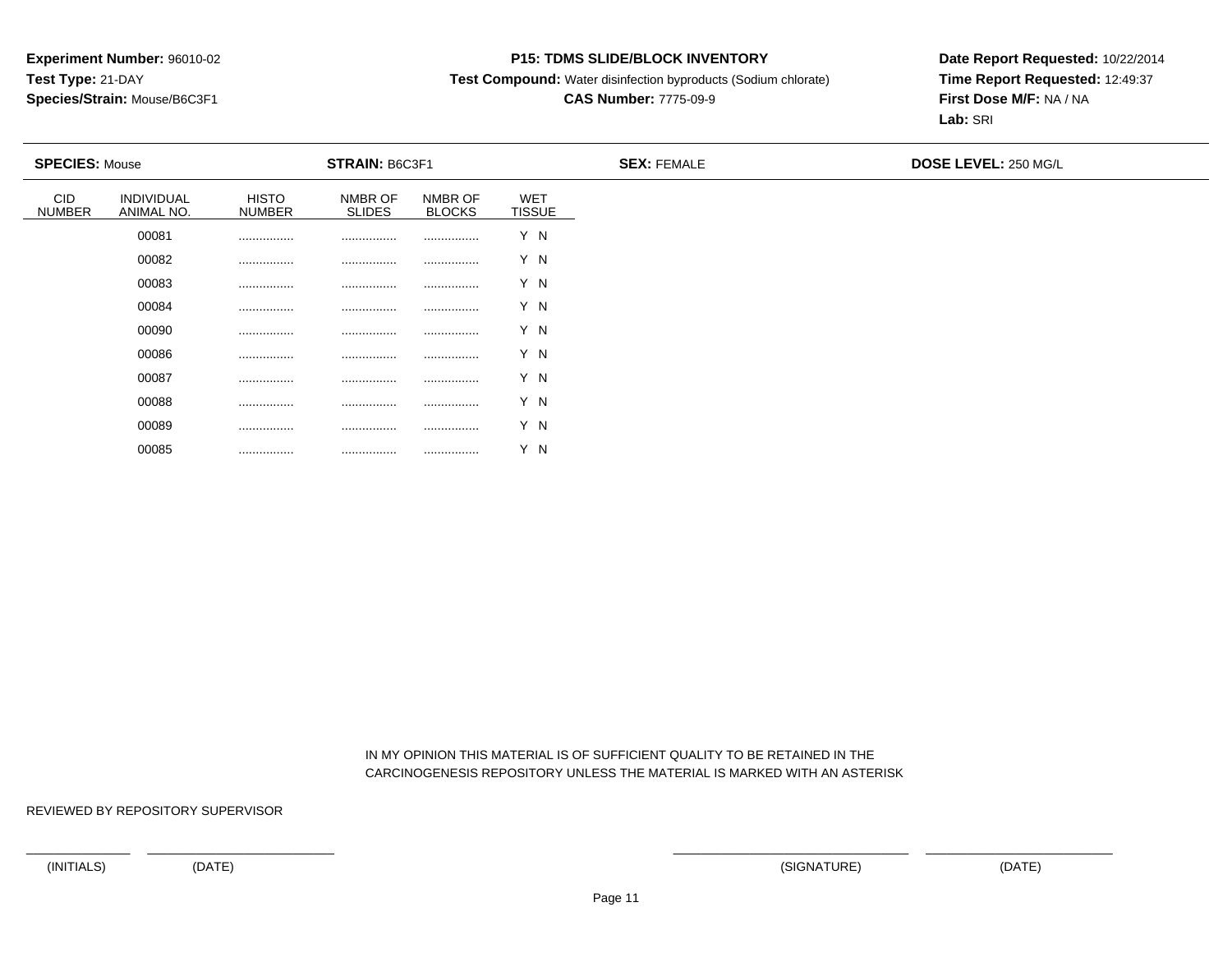### **P15: TDMS SLIDE/BLOCK INVENTORY**

**Test Compound:** Water disinfection byproducts (Sodium chlorate)

# **CAS Number:** 7775-09-9

**Date Report Requested:** 10/22/2014**Time Report Requested:** 12:49:37**First Dose M/F:** NA / NA**Lab:** SRI

| <b>SPECIES: Mouse</b>       |                          |                               | <b>STRAIN: B6C3F1</b>    |                          |                      | <b>SEX: FEMALE</b> | <b>DOSE LEVEL: 500 MG/L</b> |
|-----------------------------|--------------------------|-------------------------------|--------------------------|--------------------------|----------------------|--------------------|-----------------------------|
| <b>CID</b><br><b>NUMBER</b> | INDIVIDUAL<br>ANIMAL NO. | <b>HISTO</b><br><b>NUMBER</b> | NMBR OF<br><b>SLIDES</b> | NMBR OF<br><b>BLOCKS</b> | WET<br><b>TISSUE</b> |                    |                             |
|                             | 00091                    |                               | .                        |                          | Y N                  |                    |                             |
|                             | 00092                    |                               | .                        |                          | Y N                  |                    |                             |
|                             | 00093                    |                               | .                        |                          | Y N                  |                    |                             |
|                             | 00094                    |                               | .                        |                          | Y N                  |                    |                             |
|                             | 00100                    |                               |                          |                          | Y N                  |                    |                             |
|                             | 00096                    | .                             | .                        |                          | Y N                  |                    |                             |
|                             | 00097                    |                               |                          |                          | Y N                  |                    |                             |
|                             | 00098                    | .                             | .                        |                          | Y N                  |                    |                             |
|                             | 00099                    |                               |                          |                          | Y N                  |                    |                             |

 IN MY OPINION THIS MATERIAL IS OF SUFFICIENT QUALITY TO BE RETAINED IN THECARCINOGENESIS REPOSITORY UNLESS THE MATERIAL IS MARKED WITH AN ASTERISK

REVIEWED BY REPOSITORY SUPERVISOR

00095

................ ................ ................ Y N